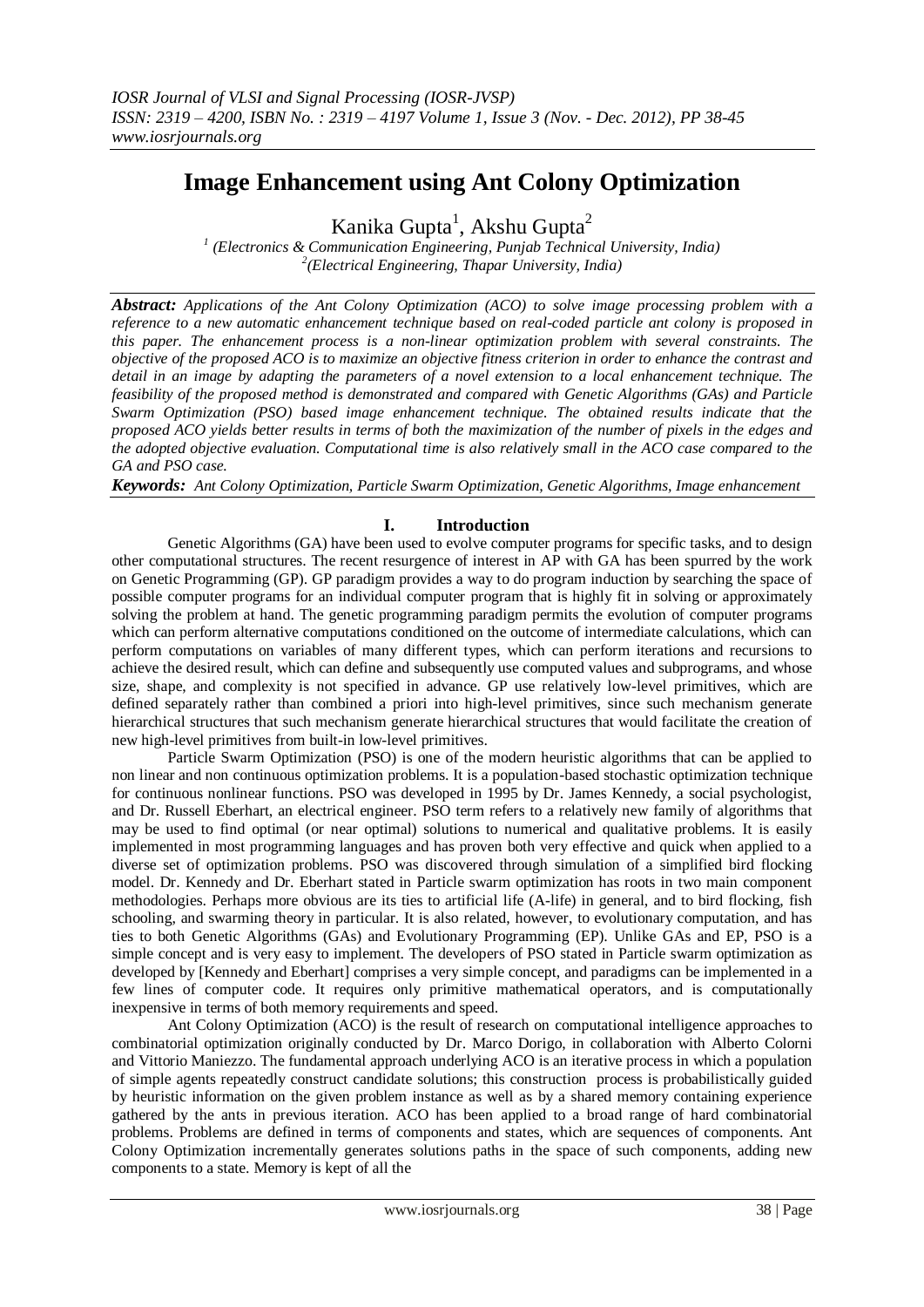observed transitions between pairs of solution components and a degree of desirability is associated to each transition depending on the quality of the solutions in which it occurred so far. While a new solution is generated, a component y is included in a state, with a probability that is proportional to the desirability of the transition between the last component included in the state, and y itself. The main idea is to use the selforganizing principles to coordinate populations of artificial agents that collaborate to solve computational problems. Self-organization is a set of dynamical mechanisms whereby structures appear at the global level of a system from interactions among its lower-level components. The rules specifying the interactions among the system's constituent units are executed on the basis of purely local information, without reference to the global pattern, which is an emergent property of the system rather than a property imposed upon the system by an external ordering influence. For example, the emerging structures in the case of foraging in ants include spatiotemporally organized networks of pheromone trails. In this paper, a real-coded ACO is applied to adapt the gray-level intensity transformation in the image.

# **II. Genetic Programming**

The best optimal hybrid filter is chosen with the help of GA. GA"s, discovered by Charles Darwin are based on natural selection. They employ natural selection of fit best individuals as optimization problem solver. Optimization is performed through natural exchange of genetic material between parents. Off springs are formed from parent's genes. Fitness of off springs is evaluated. The fittest individuals only are allowed to breed. In computer world, selection is done by fitness function. Matching of parents is represented by cross-over and mutation operation. The GA has good global search ability but lacks local search ability. The process of GA is shown in Figure 1.



Figure 1: Process of Genetic Algorithm

# **III. Partcle Swarm Optimization Algorithm**

PSO is initialized with a group of random particles (solutions). The algorithm then searches for optima through a series of iterations. The particle"s fitness value is evaluated on each iteration. If it is the best value the particle has achieved, the particle stores the location of that value as *pbest* (particle best). The location of the best fitness value achieved by any particle during any iteration is stored as *gbest* (global best). Using *pbest* and *gbest*, each particle moves with a certain velocity, calculated by Equations 1, 2, and 3.

$$
Vi = wV_{i-1} + c1 * rand() * (pbest - pL) + c2 * rand() * (gbest - pL)
$$
 (1)

$$
pL = pvL + Vi
$$
  
\n
$$
w = 1 / iterNum
$$
\n(2)

*V<sub>i</sub>* is the current velocity,  $V_{i-1}$  is the previous velocity, *pL* is the present location of the particle, *pvL* is the previous location of the particle, *rnd* is a random number between (0*,* 1), *c*1 and *c*2 are learning factors or stochastic factors, and *iterNum i*s the current iteration number.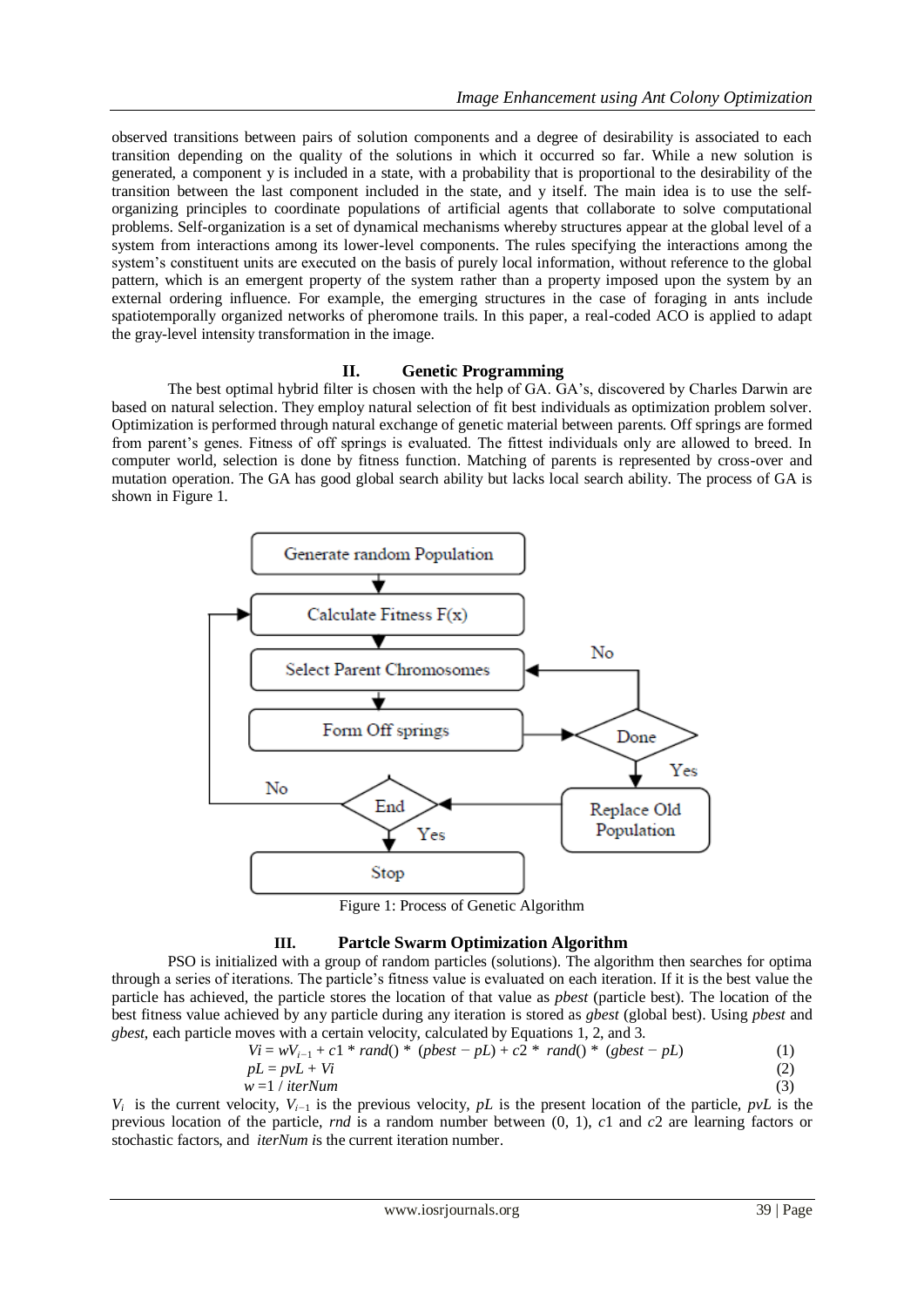# **IV. Ant Colony Optimization Algorithm**

 ACO has been recently developed as a population based Meta heuristic that has been successfully applied to several NP-hard combinatorial problems. The ACO is the one of the most recent techniques for approximate optimization methods. The main idea is that it is indirect local communication among the individuals of a population of artificial ants. The core of ant's behaviour is the communication between the ants by means of chemical pheromone trails, which enables them to find shortest paths between their nest and food sources. The role of pheromone is to guide the other ants towards the target points. This behaviour of real ant colonies exploited. The ACO is consisted of three main phases; initialization, pheromone update and solution phase. All of these phases build a complete search to the global optimum. At the beginning of the first iteration, all ants search randomly to the best solution of a given problem within the feasible solution space, and old ant colony is created at initialization phase. After that, quantity of Pheromone is updated. In the solution phase, new ant colony is created based on the best solution from the old ant colony. Then, the best solutions of two colonies are compared. At the end of the first iteration, feasible solution space is reduced by a vector that guides the bounds of search space during the ACO application. Optimum solution is then searched in the reduced search space during the algorithm progress. The ACO reaches to the global optimum as ants find their routes in the limited space.



A simple ACO Algorithm (Figure 2) consists of the steps:

The algorithm starts with ant colony being placed randomly on the search space. The main steps include,

- Initialize ant colony.
- Initialize the pheromone trail.
- Evaluate fitness of the each ant in the colony.
- Determine the best optimum solution among all ants in the colony.
- Update Pheromone trail.
- Determine the search direction for further search.
- Construct new solution using obtained best optimum solution.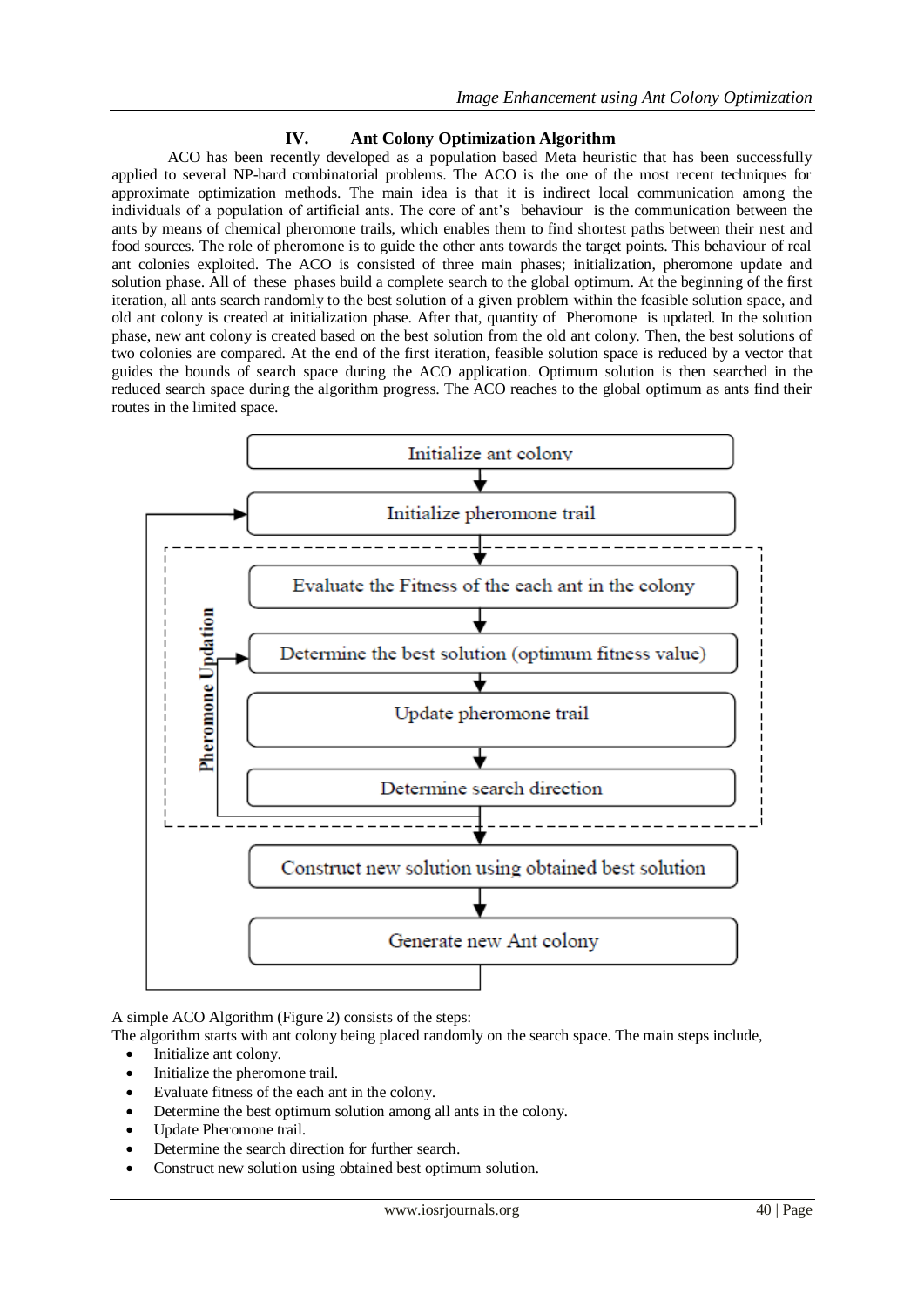# • Generate new colony.

# **1. Initialisation of Ant Colony**

Image is represented as a matrix of pixel values and the random population with the set of optimal magnitudes obtained for the hybrid filter combinations. First optimal magnitudes of the image are obtained by using Adaptive thresholding with Foreground and Background Clustering algorithm as described below.

### **1.1. Adaptive thresholding with foreground and background clustering algorithm:**

In the foreground and background clustering (FBC) approach to document image binarization, each pixel is assigned to a foreground cluster or a background cluster. Pixel clustering is based on a variant of the Kmeans algorithm due to McQueen, where the cluster means are updated, and each time a data point is ascribed to a cluster. Since only one background and one foreground are assumed,  $K=2$ , i.e. only two clusters are considered, which makes the overall implementation easy.

### *1.1.1. Region Selection*

Divide the document into all inclusive mutually exclusive sub regions. Select the document sub region for which the threshold be computed, and a region containing the sub region that will be used to determine the threshold sub region. For example, the region may consist of *N* contiguous scan lines, where the sub region is the centre *M* scan lines, with *M<N*.

### *1.1.2. Initialization*

Initialize the background cluster mean and the foreground cluster mean to be the same as computed for the previous sub region. If there is not one, set the two initial cluster means with a large separation between them. For each pixel inside the region, iterate between steps 3 and 4.

# *1.1.3. Pixel Assignment*

Assign each pixel to the nearest cluster.

### *1.1.4. Cluster mean update*

After each new pixel assignment update the relevant cluster mean.

# *1.1.5 Threshold Calculation*

After all pixels in the region have been assigned, set the threshold for the sub region equal to the average of the foreground and different combinations which are closer to the obtained optimal magnitude.

# **2. Initialize Pheromone Trail**

The pheromone trail is the basis for proceeding into next iterations. In this context pheromone trail is also a group of hybrid filters combinations that equal the size of the ant colony (no of hybrid filter combinations that was randomly initialized). The hybrid filter combinations in the pheromone trail are randomly selected. The pheromone trail helps the ant colony to proceed for further search in solution space by providing search direction for the ants in the initialized colony. The pheromone trail is being updated in every iteration.

#### **3. Evaluation of fitness**

An individual"s fitness of every ant in the colony is measured by the sum of intensities of edges in an enhanced Image, because a gray image with a visual good contrast includes many intensive edges. The sum of intensities of edges  $E(k)$  included in the enhanced image is calculated by the following expression:

$$
E(K) = \sum_{x} \sum_{y} \sqrt{\Box h_k(x, y)^2 + \Box v_k(x, y)^2}
$$
  

$$
\Box h_k(x, y) = g_k(x+1, y+1) + g_k(x+1, y) + g_k(x+1, y+1) - g_k(x-1, y-1) - g_k(x-1, y-1)
$$

$$
1, y) - g_k(x-1, y+1)
$$

$$
\Box v_k(x, y) = g_k(x-1, y+1) + g_k(x, y+1) + g_k(x+1, y+1) - g_k(x-1, y-1) - g_k(x,
$$

 $y-1$ ) –  $g_k(x+1, y-1)$ 

The fitness of the individual 'n' is obtained by the following expression:

 $F(x_n) = \text{rand}(x_n/E_k)$ 

where rand (xn) contains all hybrid filter combinations that gives optimal magnitudes.

#### **4. Determine the best ant in colony**

In this step the best ant among other ants in the colony is determined. An ant is a hybrid combination of filters and ants are compared on the basis of the fitness value. An ant having the best fitness value is being selected and stored for further updating of solution spaces. The search direction depends on the best ant.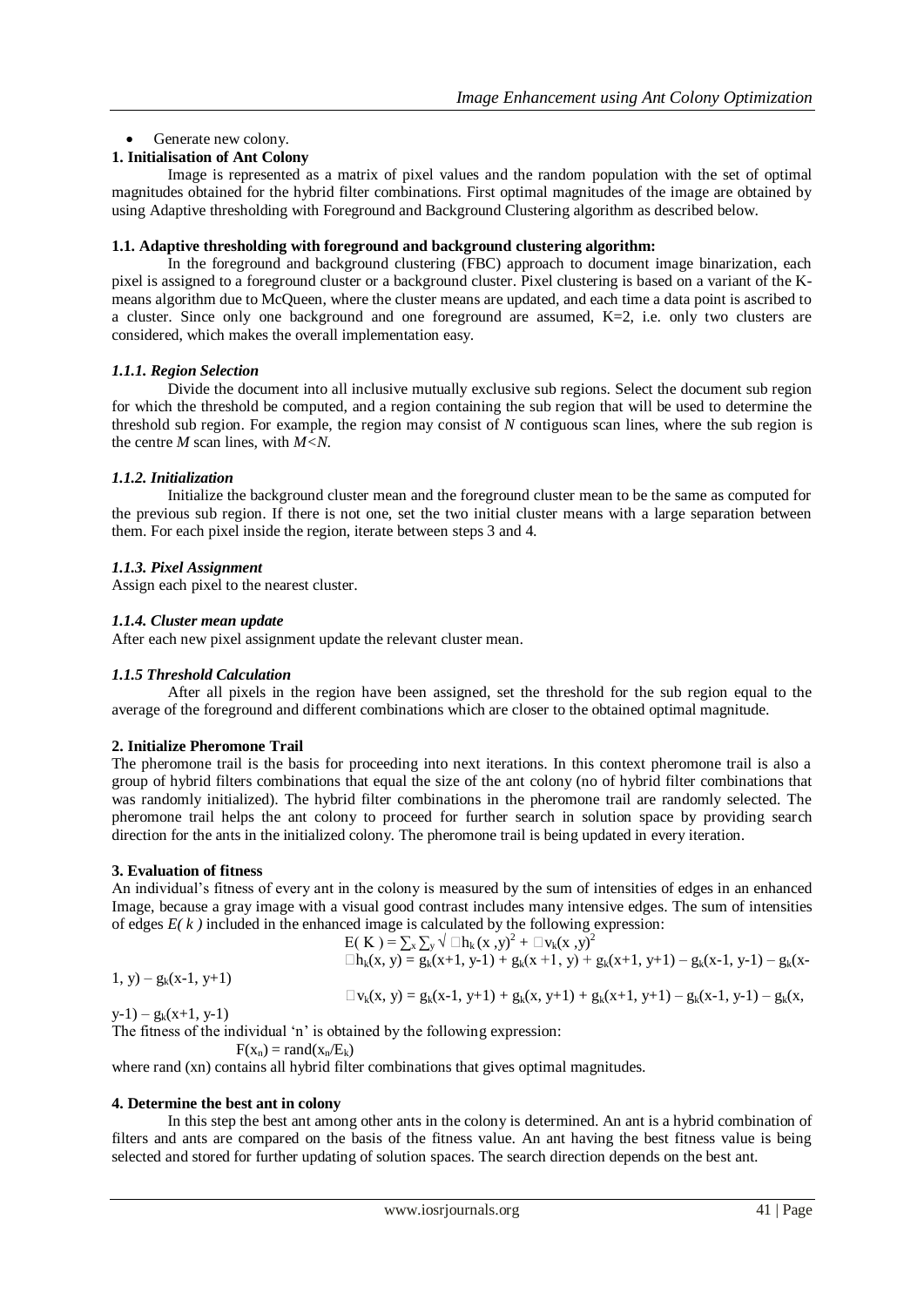### **5. Updating Pheromone trail**

The pheromone trail is updated using a neighbourhood search done for each of the ant which is in the 10% range of the original ant"s fitness value, represents one of the hybrid filter combination which was randomly selected. The pheromone trail is updated by selecting the best of these neighbours (randomly 5 for each ant) comparing with the original ant and best of these two is taken as the Combination for the next iteration.

### **6. Determine Search Direction**

The way for exploring the search space of solutions is being directed by the best solution and the pheromone trail.

### **7. Generate New Colony**

The search direction is being determined from the above steps and search space is being explored. By doing so, the search space increases and gives a maximum probability of getting the global optimum solution.

### **8. Completion of Evolution**

The population is evolved by the ACO algorithm using evolutionary rules described above. Random Ant"s information is given to each individual in the first generation. The individual with the best fitness value is selected in the population in every cycle.

### **V. Aco, Pso And Ga Control Parameters**

In the objective enhancement criterion we need to find the solution of the fitness function. The following combinations of the control parameters are used for running ACO. The number of ants (that get the information related to food location) is 2000. Food threshold value which is the edge value between two pixels is 10. Distance from hive (home of ants at the centre position) is 200. The maximum no. of iterations the ACO executes is set to 100.

In the objective enhancement criterion we need to find the solution of the fitness function  $F(z)$  where  $a$ , *b, c*, and *k* are set to be the swarms.

 The following combinations of the control parameters are used for running PSO. The number of particles is 30. Dimension of particles is four since the parameters need to be tuned are 4. Range of particles is the positive real numbers. The maximum change one particle can take during one iteration is 20. Learning factors or acceleration constants are equal to 1.3. The searching is a repeat process and the stop condition or the maximum number of iterations the PSO executes is set to 200. Inertia weight is set at 0.6 and 0.9. Using the above control parameters, the PSO is executed and the results are obtained.

 The following combinations of the control parameters are used for running GAs. The chromosome structure had four parameters to be estimated. The selection mechanism of using GAs is binary tournament and K-elitism with  $K = 5$ . GAs was used with population size, crossover probability and mutation probability of 1000, 0.9, 0.03, respectively.

# **VI. Results And Discussion**

 The optimization problem considered in this paper is to solve the enhancement problem using ACO. Our objective is to maximize the number of pixels in the edges, increase the overall intensity of the edges, and increase the measure of the entropy. After that, the histogram of the enhanced image approaches the required uniform distribution. In order to evaluate the ACO-based enhancement method, we compared the proposed method with PSO and GA-based enhancement method using three selected images. They are the Cameraman, Tire and Pout.

For each ACO or PSO or GA run we report three values:

- The performance of the algorithms by computing the objective evaluation functions in terms of the fitness value.
- The computational time per run of each algorithm.
- The efficiency in terms of the number of edgels which gives an indication of the performance of the proposed algorithm.

 The objective evaluation criterion in terms of fitness score is employed to rank the proposed method; the results are given in Table 1 for typical runs. It can be shown that the results obtained using ACO when compared with the results obtained using PSO and GA reveals the following fact: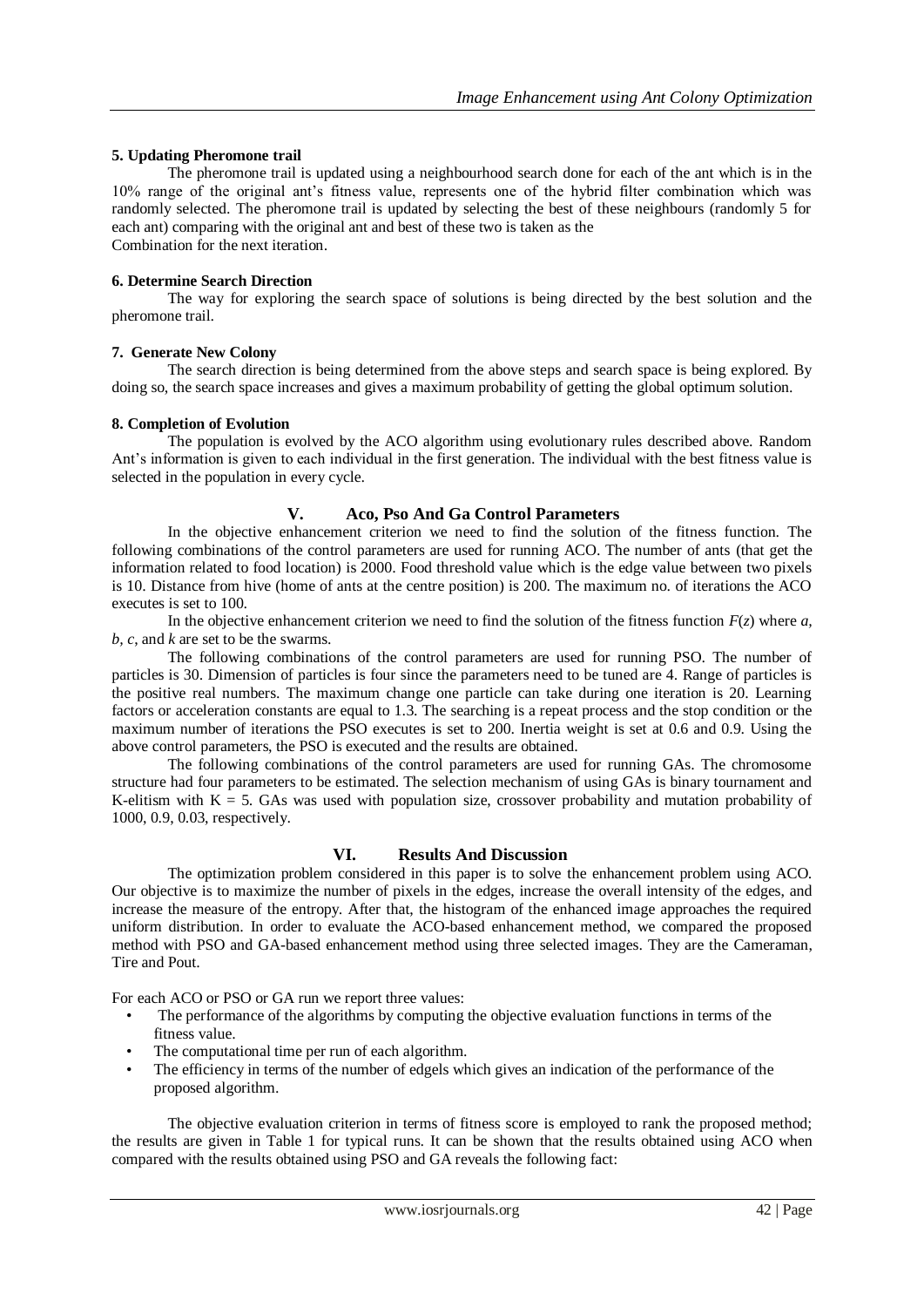- The fitness value using ACO is more when compared with the fitness value using PSO and GAs for the same number of generations.
- The computational time is less in case of ACO when compared with that of PSO and GAs.
- The image that contains the highest number of edgel pixels can be rated as having high detail contents as shown in Table 2 and 3.

 It is clear from Table 2 and 3 that the ACO-based method achieves the best detail content in the enhanced images when compared with the number of edgels in the enhanced image using PSO and GAs and both all three are greater than the number of edgels in the original image. This ensures that the ACO method yields better quality of solution compared to PSO and GAs. Thus, the above facts reveal the superior properties of ACO when compared with PSO and GAs. So, the proposed ACO method yields high quality solutions with better computation efficiency. It can be shown from Figure 3, that the brightness and contrast of the enhanced images using ACO, PSO and GAs appear visibly and is more than the brightness and contrast of the original images. Also, it can be shown clearly, that the brightness of the enhanced images using ACO is better than the brightness of the enhanced images using PSO and GAs.

 ACO has been successfully applied for image enhancement application and demonstrated that ACO gets better results in a faster, cheaper way compared with PSO and GA evolutionary method. Also ACO is more attractive than PSO and GA in the way that there are few parameters to adjust compared with the large number of parameters adjusted when PSO and GA is run. All in all, these reported values and the results shown in Figure 3 give a good explanation of the superior of using ACO for image enhancement compared to PSO and GAs.

| Table 1. The https://watachi.roof.150 and 0.15 |                  |                  |                  |  |  |  |
|------------------------------------------------|------------------|------------------|------------------|--|--|--|
| <b>Image/Fitness</b>                           | <b>ACO-based</b> | <b>PSO-based</b> | <b>GAs-based</b> |  |  |  |
| Cameraman                                      | 133              | 128.821          | 102.988          |  |  |  |
| Tire                                           | 148              | 136.398          | 130.030          |  |  |  |
| Pout                                           |                  | 10.450           | 2.972            |  |  |  |

| Image     | Original | GA   | Diff with GA | <b>PSO</b> | Diff with<br><b>PSO</b> |
|-----------|----------|------|--------------|------------|-------------------------|
| Cameraman | 2485     | 2575 | 90           | 2674       | 189                     |
| Tire      | 1823     | 1917 | 94           | 2020       | 197                     |
| Pout      | 1492     | 2040 | 548          | 2048       | 556                     |

Table 2: The number of edgels as detected with Sobel automatic edge detector

Table 3: The number of edgels as detected with Sobel automatic edge detector

| Image     | Original | ACO  | Diff<br>with |
|-----------|----------|------|--------------|
|           |          |      | ACO          |
| Cameraman | 2512     | 5411 | 2899         |
| Tire      | 1605     | 3962 | 2357         |
| Pout      | 2024     | 5841 | 3817         |



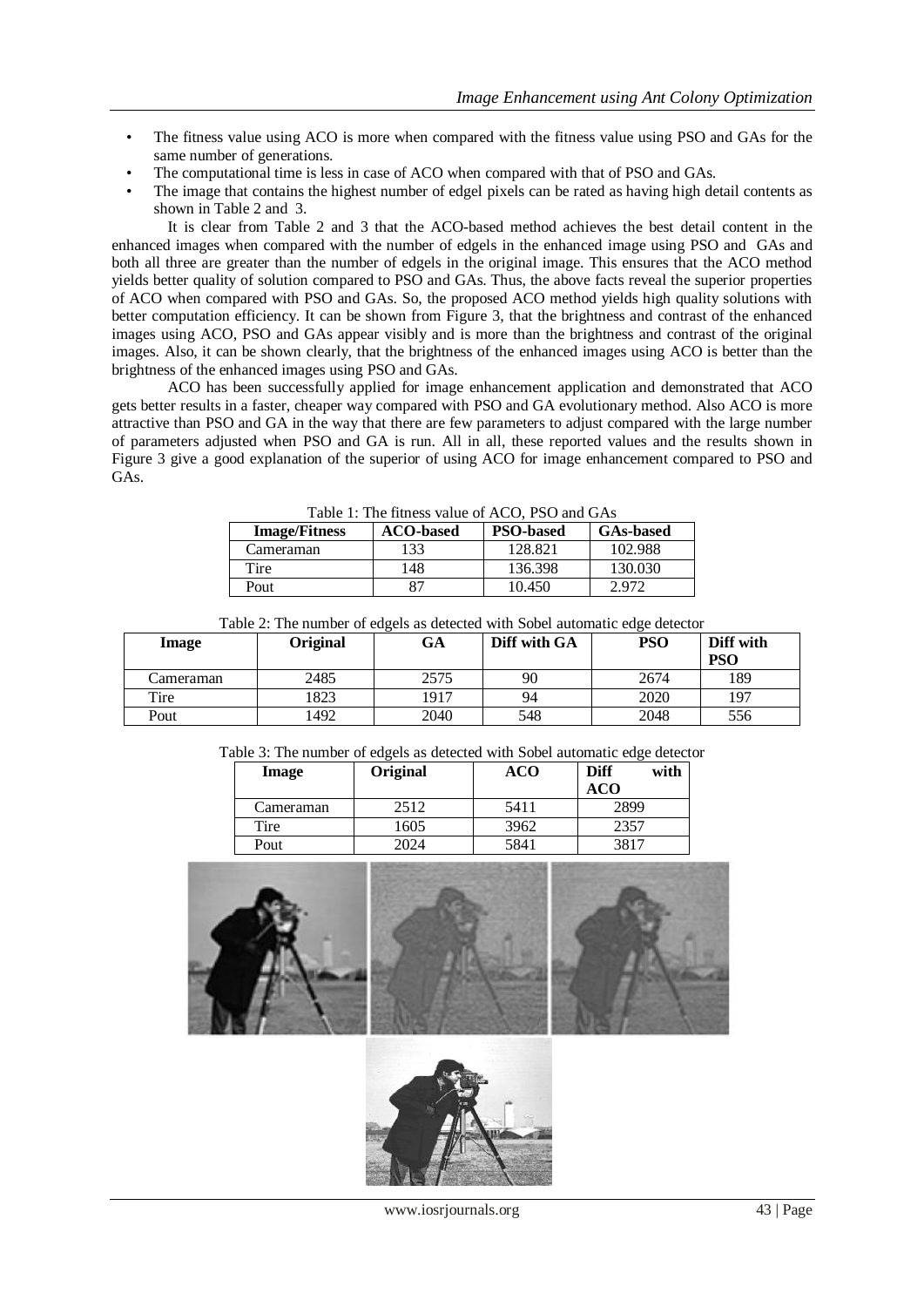

Figure 4: Enhancement results: leftmost-original image; then-GA based method; then-PSO based method; then-ACO based method. For the images a) Cameraman b) Tire c) Pout

# **VII. Conclusion & Future Work**

 In this paper, a new approach to automatic image enhancement using real-coded ACO is implemented by specifying a suitable fitness function proportional to the number and intensity of the edgel pixels and to the entropic measure of the image. The objective of the algorithm was to maximize the total number of pixels in the edges thus being able to visualize more details in the images. The algorithm is tested on three selected images. The results obtained are tabulated and compared with the results obtained using PSO and GAs. It is clear from the obtained results that the proposed ACO based image enhancement is better than the PSO and GAs based image enhancement in terms of quality solution and computational efficiency. The proposed ACO based image enhancement method may be extended in several ways, such as: fine tuning of the ACO parameters in order to reduce the number of ants and reducing the maximum number of iterations. Another extension is to code local parameters of the method that applies to each neighbourhood.